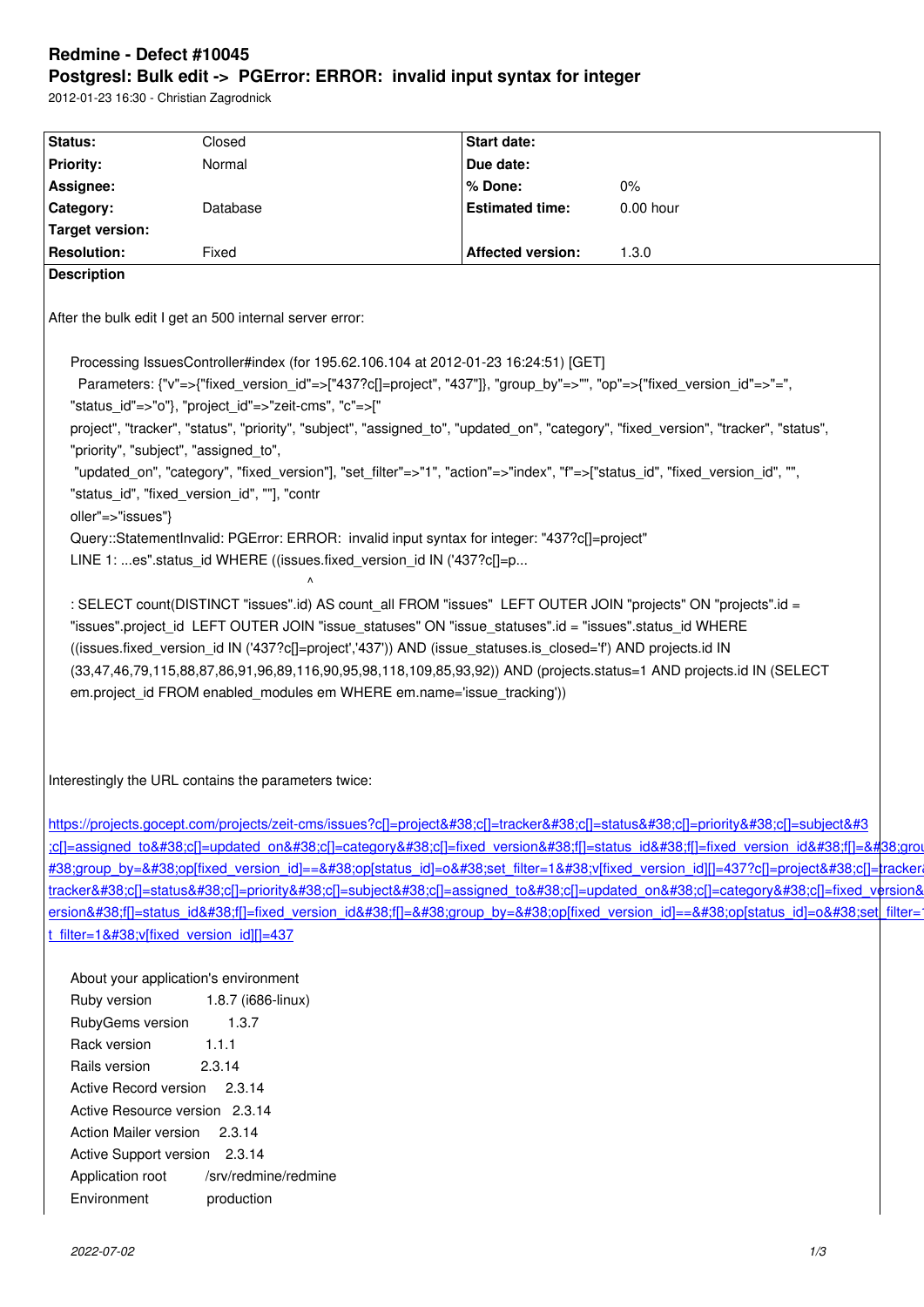Database adapter postgresql Database schema version 20110902000000

About your Redmine plugins Redmine Time Column plugin 0.0.1 Redmine Quips plugin 0.0.2

## **History**

### **#1 - 2012-04-05 11:20 - Etienne Massip**

Try with no plugin installed?

# **#2 - 2013-01-15 10:51 - Daniel Felix**

*- Status changed from New to Needs feedback*

Any feedback on this? Does anyone else encounter this bug?

@ author: Any news after trying it without your plugins or with a newer release of redmine?

If there's no feedback on this issue, I'm closing this.

## **#3 - 2013-01-15 13:12 - Christian Zagrodnick**

This was fixed with a new version. Close please.

## **#4 - 2013-01-15 13:31 - Daniel Felix**

- *Status changed from Needs feedback to Closed*
- *Resolution set to Fixed*

Thanks for the quick feedback! Closed.

## **#5 - 2014-02-28 15:21 - John Grubb**

I just migrated to Postgres a couple days ago and bumped into this error this morning. Same issue, the query string is being repeated.

| Fnvironment:     |                                       |
|------------------|---------------------------------------|
| Redmine version  | 2.4.3.stable                          |
| Ruby version     | 2.1.1-p76 (2014-02-24) [x86_64-linux] |
| Rails version    | 3.2.16                                |
| Environment      | production                            |
| Database adapter | PostgreSQL                            |
| SCM:             |                                       |
| Subversion       | 1.6.17                                |
| Git              | 1.7.9.5                               |
| Filesystem       |                                       |